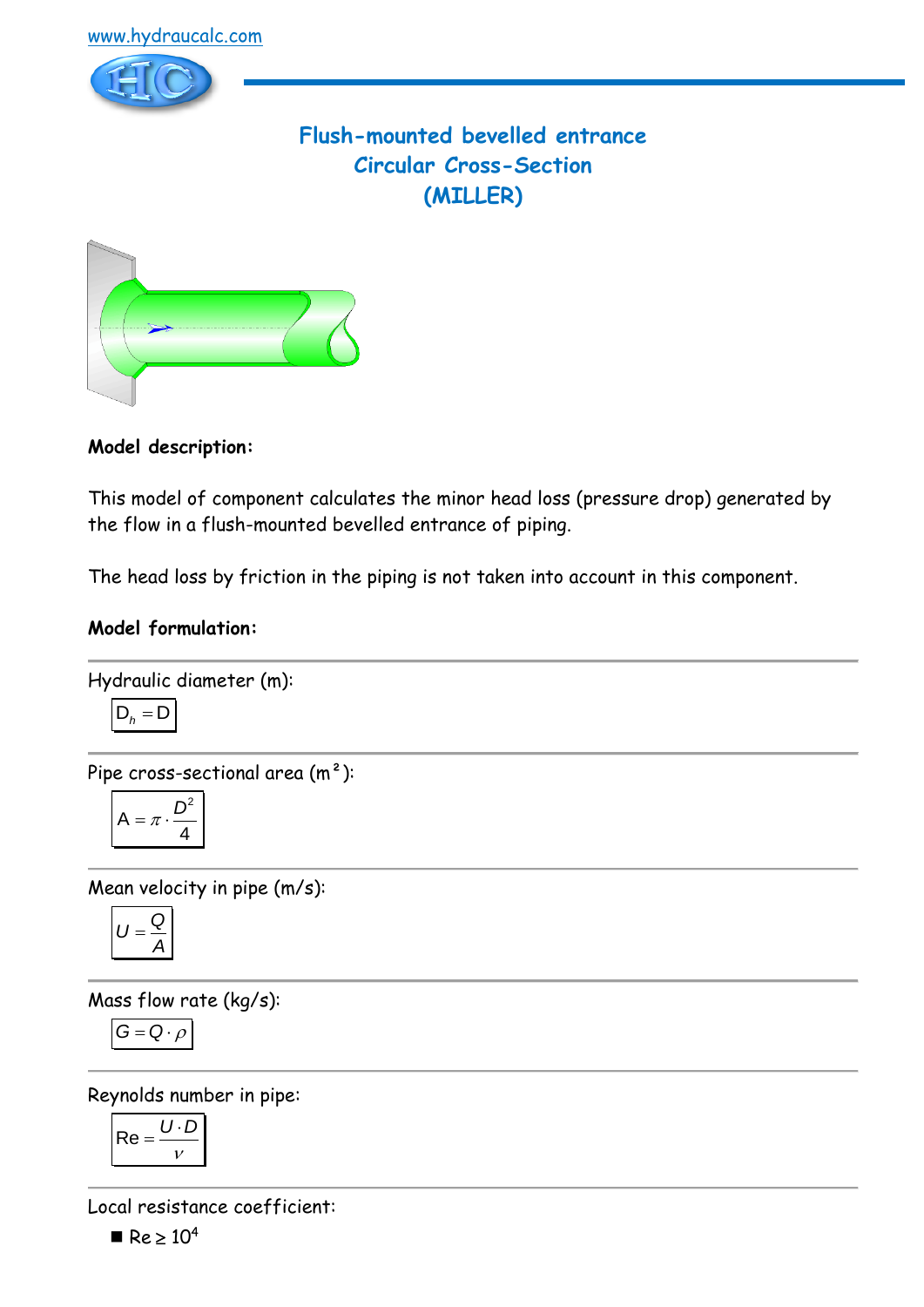

Reynolds Number Correction (Re <  $10^4$ ):

$$
C_{\text{Re}} = \frac{K_{\text{lam}}}{K_{\text{I}}}
$$

Total pressure loss coefficient (based on mean velocity in pipe):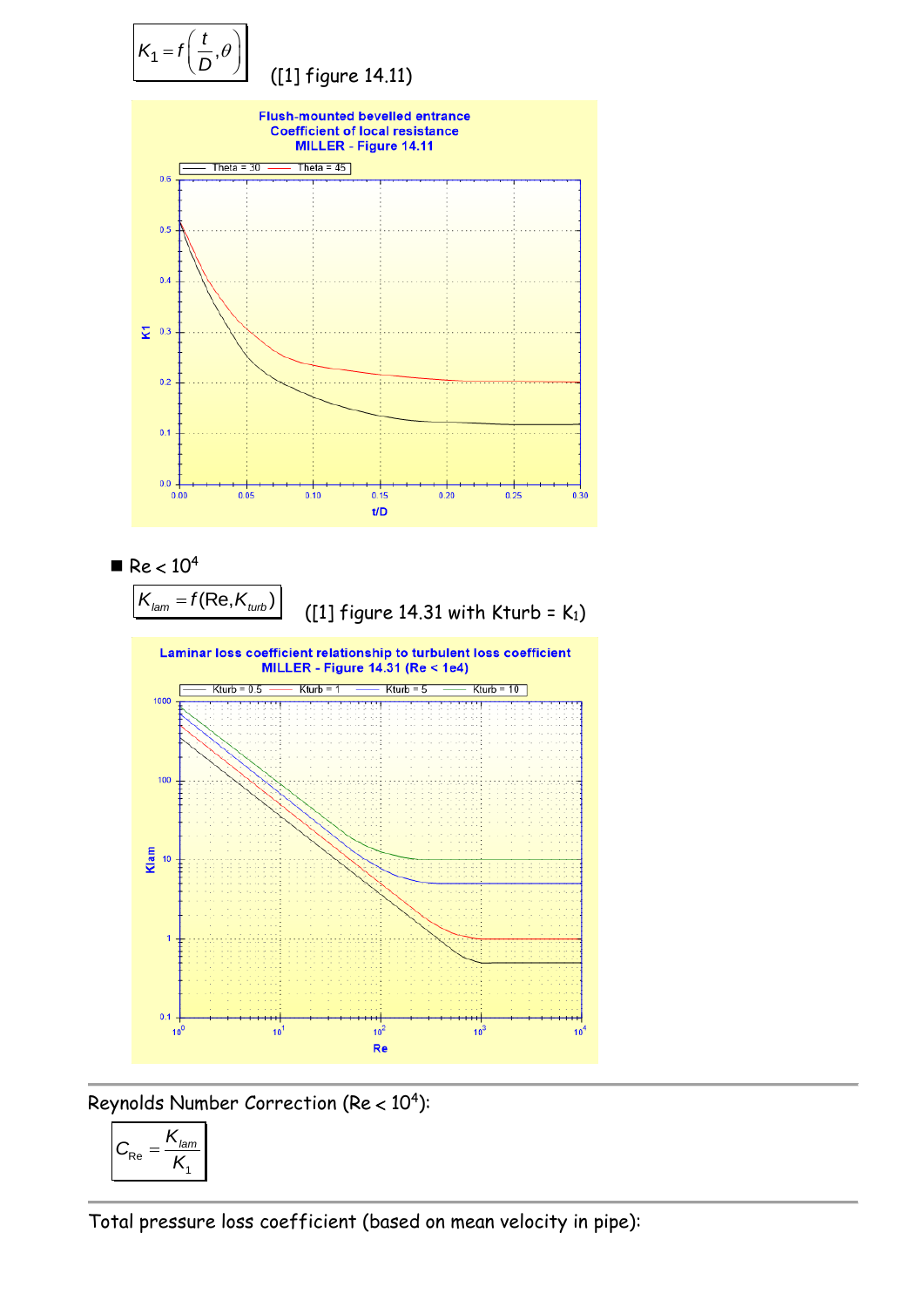$\blacksquare$  turbulent flow (Re  $\geq 10^4$ ):

$$
K=K_{1}
$$

 $\blacksquare$  laminar flow (Re < 10<sup>4</sup>):

$$
K=K_{lam}
$$

Total pressure loss (Pa):

$$
\Delta P = K \cdot \frac{\rho \cdot U^2}{2}
$$

Total head loss of fluid (m):

$$
\Delta H = K \cdot \frac{U^2}{2 \cdot g}
$$

Hydraulic power loss (W):

 $Wh = \Delta P \cdot Q$ 

### **Symbols, Definitions, SI Units:**

- D<sup>h</sup> Hydraulic diameter (m)
- D Pipe diameter (m)
- A Pipe cross-sectional area  $(m<sup>2</sup>)$
- $\Omega$  Volume flow rate  $(m^3/s)$
- U Mean velocity in pipe (m/s)
- G Mass flow rate (kg/s)
- Re Reynolds number in pipe ()
- $\alpha$  Bevel angle  $(°)$
- t Bevel height (m)
- K<sub>1</sub> Local resistance coefficient for Re  $\geq 10^4$  ()
- $K_{lam}$  Local resistance coefficient for  $Re < 10^4$  ()
- $\mathcal{C}_{\mathsf{Re}}$  Reynolds number correction for Re < 10<sup>4</sup> ()
- K Total pressure loss coefficient (based on mean velocity in pipe) ()
- $AP$  Total pressure loss (Pa)
- $\Delta H$  Total head loss of fluid (m)
- Wh Hydraulic power loss (W)
- $\rho$  Fluid density (kg/m<sup>3</sup>)
- $v$  Fluid kinematic viscosity  $(m^2/s)$
- g Gravitational acceleration (m/s²)

### **Validity range:**

- any flow regime: laminar and turbulent
- relative height of bevel  $(I/D_h)$  equal to or lower than 0.3 note: for relative height of bevel greater than 0.3, the local resistance coefficient is extrapolated